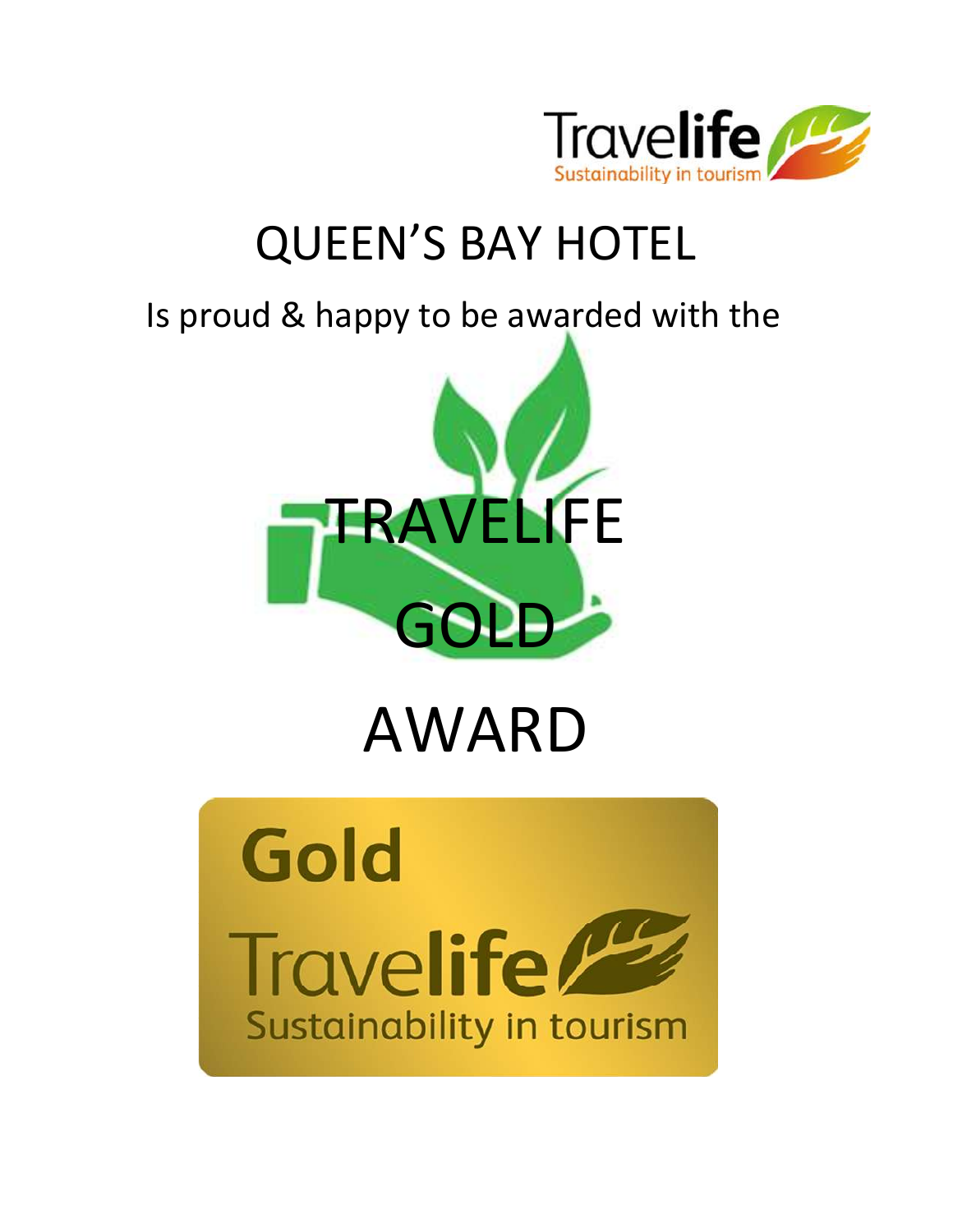### E N V I R O N M E N T A L P O L I C Y



#### Queen's Bay **Hotel**

Here at Queen's Bay Hotel, we commit ourselves to green hotel policies and the implementation of proactive measures to help protect and sustain the environment for future generations. We recognize the impact of our operations on the environment and aim to be an increasingly efficient, green and environmental hotel. We strive to minimize any detrimental effects as a result of our business.

By working together we can contribute to making a cleaner and safer environment and ensure environmental issues remain a focal point and receive proper attention.

In delivering our commitment we will:

- Comply with the relevant environmental legislation and take a proactive approach to future requirements and obligations.
- Seek to conserve natural resources through the responsible use of energy, water and materials but also maintaining the quality of service expected by our guests.
- Monitor performance and aim for continued improvement by reducing, re-using and recycling in areas such as energy consumption, reduction of waste materials and water consumption.
- Work with suppliers who have compatible policies for managing their impact on the environment.
- Through our active environmental team we will ensure that our efforts are continually reviewed, updated and communicated to all staff.

Examples of everyday actions

- a) Recycling of ….
	- \* Paper, cardboard, glass, plastic, cooking oil, toner cartridges and fluorescent tubes.
	- \* Waste compacted to reduce number of collections.

#### b) Saving energy by …

- \* Monitoring gas, diesel and electricity consumption on daily/weekly/monthly basis.
- \* Use of motion detectors at designated areas.
- \* Key fob control system installed in every room to control lighting, heating and/or

air-conditioning when room is not in use.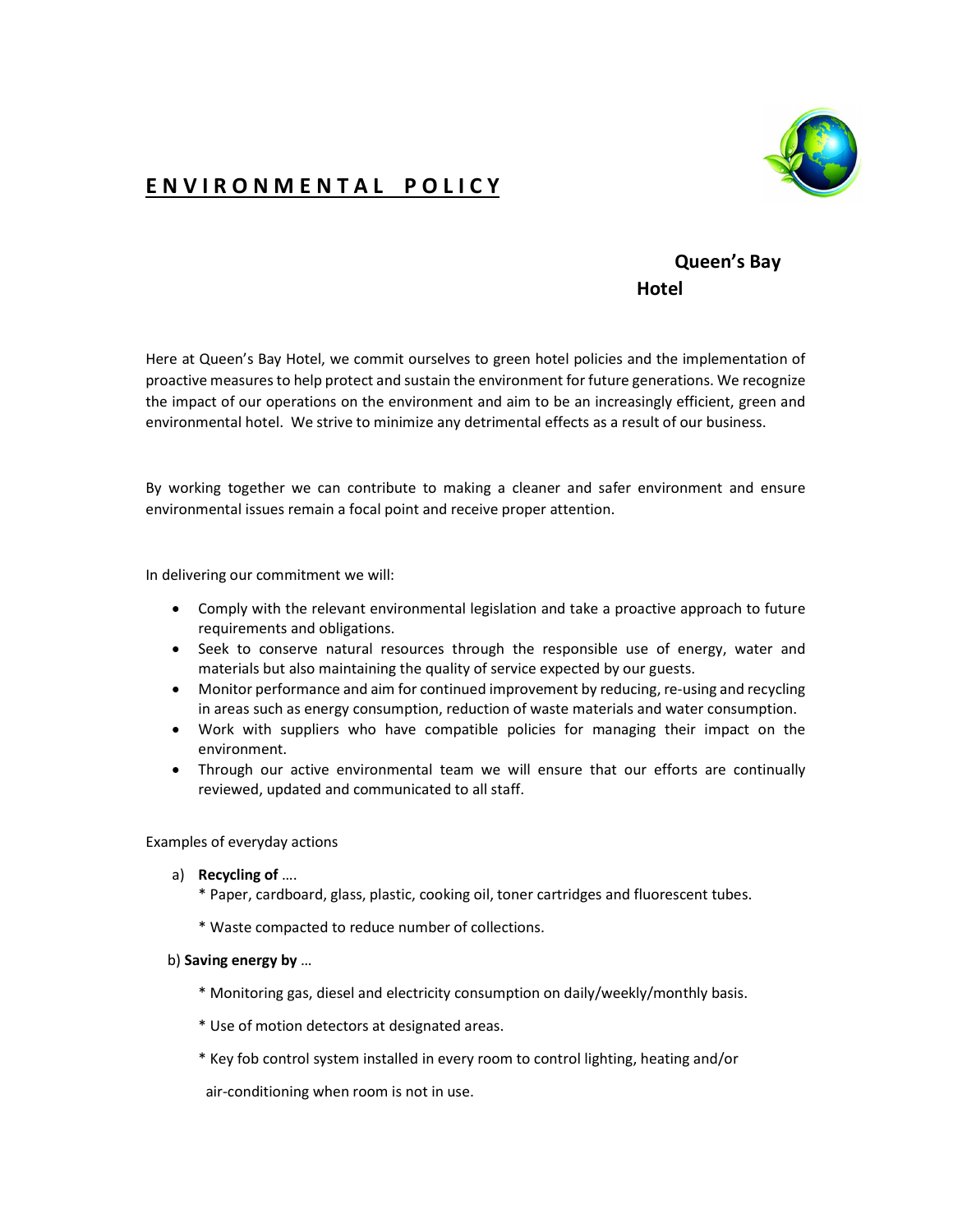- \* Re-use towels on guest request.
- \* Building management systems that control temperature throughout the building.

#### c) Reduction of ….

- \* Water consumption by ongoing installation of new flush system in toilets.
- \* Waste packaging by the purchase of bulk food items and cleaning materials.

#### Your contribution (guests' contribution)

- During daylight, and when in your room, please switch off as many room lights as possible.
- Please switch off all of your room's power sockets that are not in use.
- Re-use your bath and beach towels when possible.
- Turn water on only when necessary, don't forget to turn off water after washing your hands when using any of the public toilets.
- Use the low flush button when possible (toilets).
- Separate recyclable garbage for our chambermaids to collect (i.e glass, plastic, paper, metal).
- Throw recyclable litter in the recycling bins.
- Recycle old batteries in the designated container located in the reception office.
- Reduce volume of garbage before throwing in the bin when possible.

NOTE: Please visit our Travelife Notice Board (located outside "Coffee Shop" and see the actions we continuously take to be a more sustainable hotel.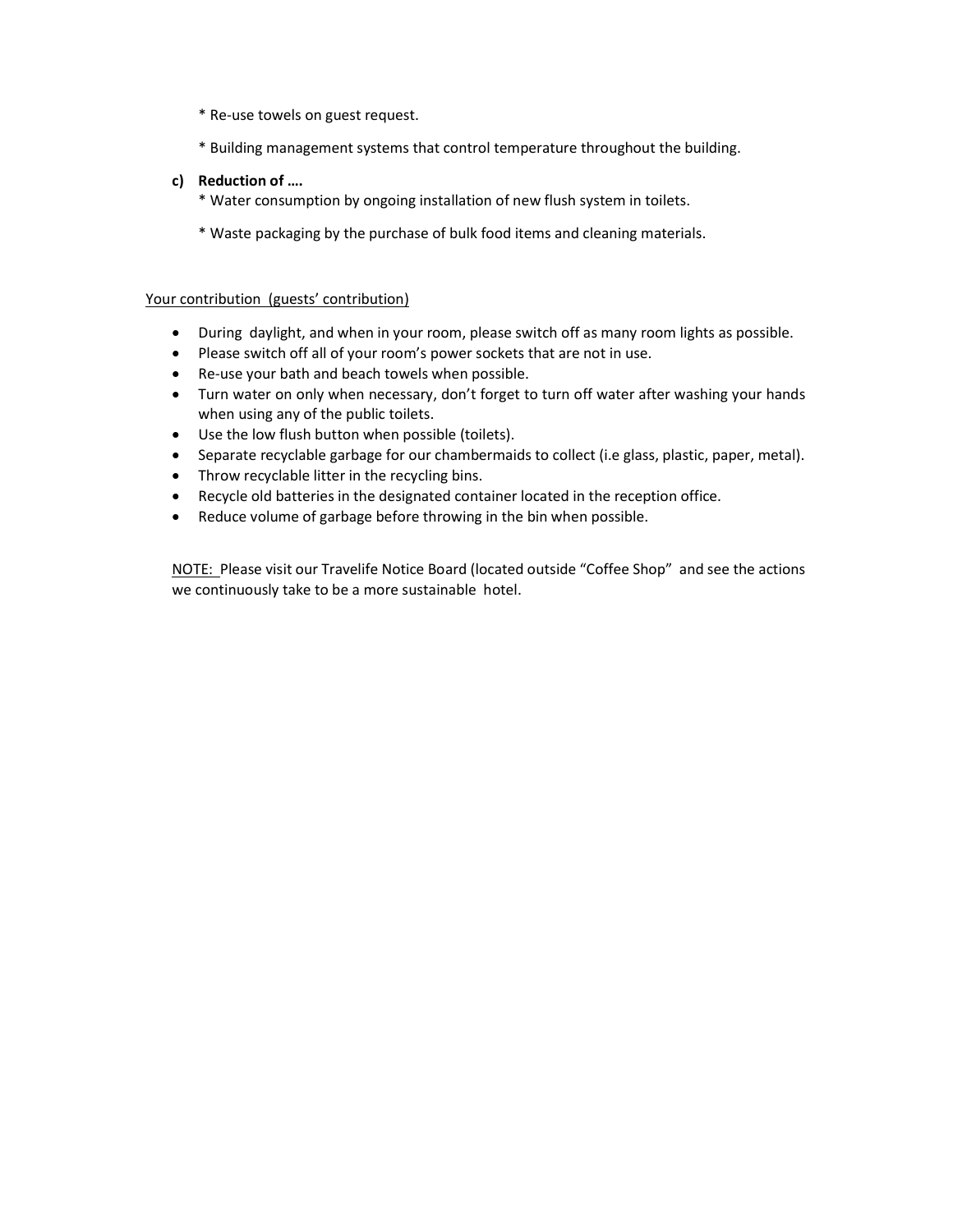

## QUEENS BAY HOTEL

# **TRAVELIFE** SUSTAINABILITY REPORT 2018 - 2022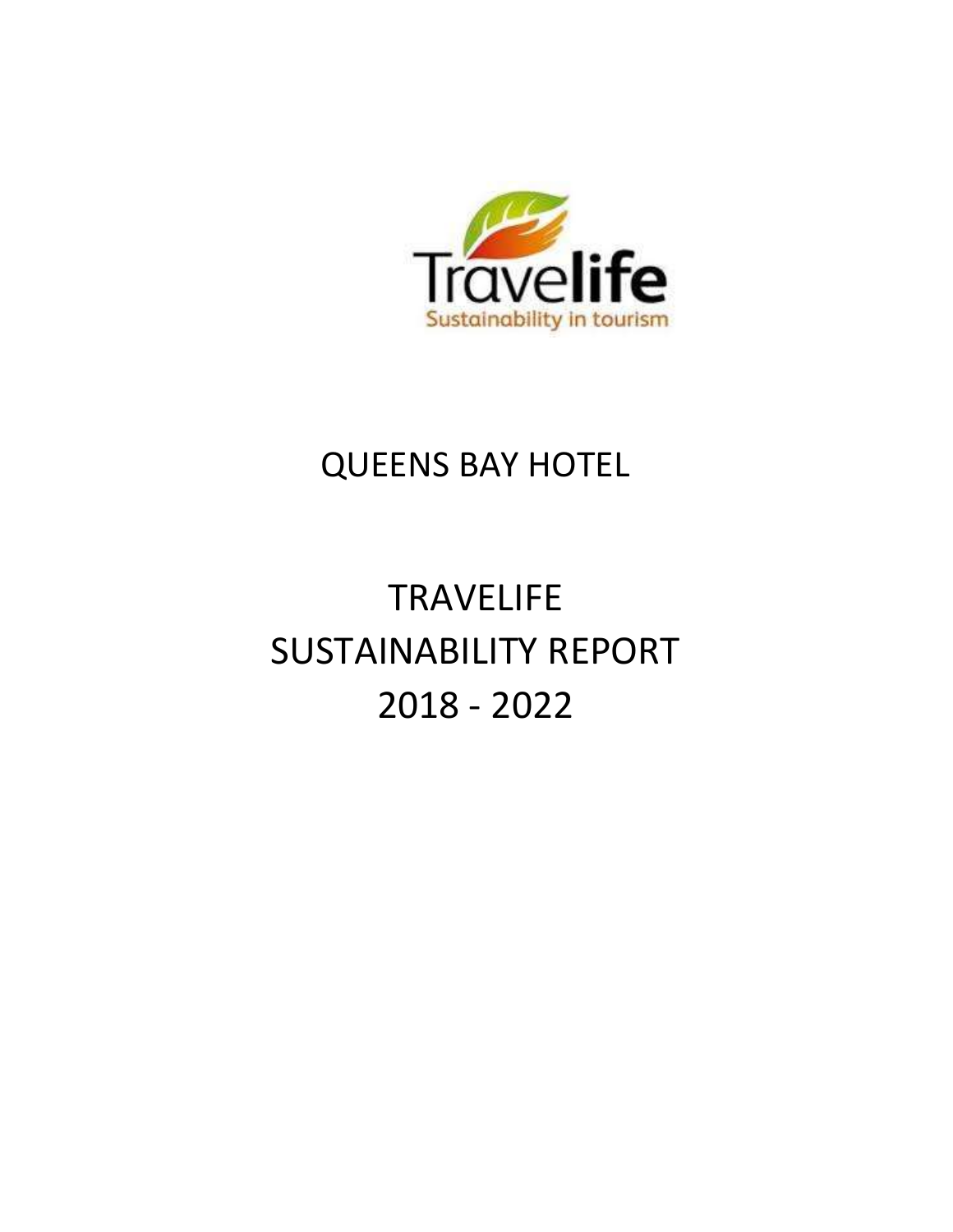

#### TRAVELIFE SUSTAINABILITY REPORT 2018 – 2022 (May)

#### Queen's Bay Hotel

The Queen's Bay Hotel is very proud with its sustainability progress and activities. Over the last years, the hotel has managed to maintain and improve various areas towards the environment, the respect of human rights, promotion and support to the local community etc.

Our aim is to continue and make every year progress and improvement regarding the sustainability in tourism.

This report is prepared so as to keep up-to-date the hotel's senior management team and subsequently the rest of the hotel's employees.



#### ENERGY

#### Electricity/Gas/Fuel

We have taken various actions so as to reduce the consumption of electricity. These actions are:

- Our maintenance department will ensure the use of low energy light bulbs & LED. High cost and high energy light bulbs used in the past are now replaced with low energy & LED products.
- For the operation of the swimming pool we use now photovoltaic panels.
- We have installed Solar Heaters for hot water.
- In the past, light in guests' toilets would stay on continuously. The hotel has now placed "movement sensors" so as to automatically switch off lights when no guests are using the said areas.
- Outdoor areas lights are now controlled with an automatic timer system.
- Special windows surfaces to block sun radiation are now placed in all hotel areas.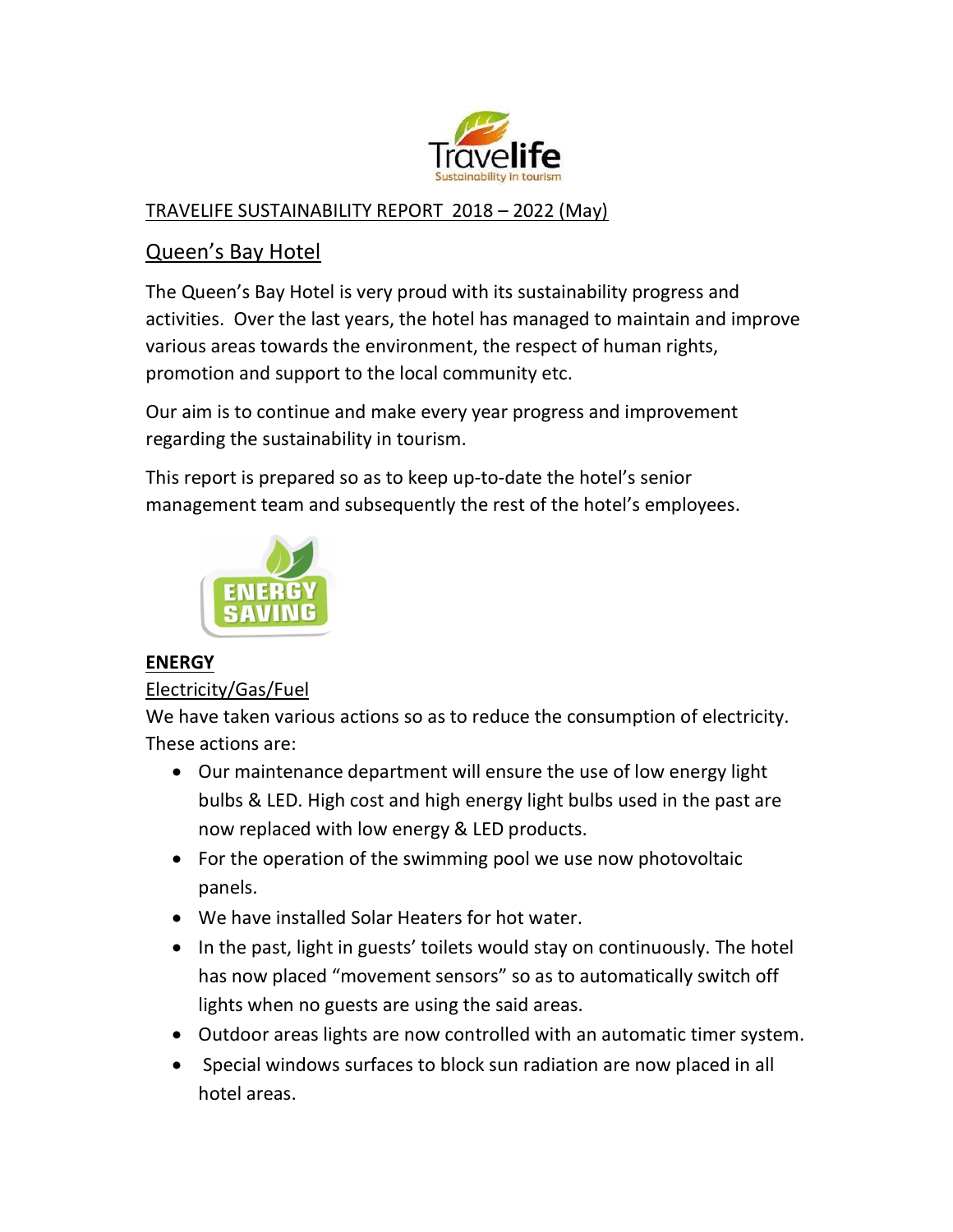- Electricity activation through magnetic keys is placed in all rooms. This system prevents air conditioning and heating from staying on when guests leave their rooms.
- The same applies also when balcony doors stay open.
- Air curtains are placed in all walk-in cold rooms.
- Old equipment has been replaced with new of better energy classification for the main kitchen.
- Monitoring and adjusting temperatures of air-condition of the public areas.
- Preventive maintenance of all machinery as per the annual maintenance programm in order to reduce energy loss through faulty equipment.
- Staff training to report any faulty equipment etc.
- Information to staff on how to reduce the consumption of gas and diesel through careful procedures when using equipment i.e. kitchen ovens etc.

#### CONCLUSION / TARGETS

The above actions have managed to bring good results. Compared to last years, we have successfully reduced the "kilowatt hours" per guests by :

Electricity consumption (kwh per guest) in 2018 : 7.49 Electricity consumption (kwh per guest) in 2019 : 7.38

For the years 2020 and 2021 due to Covid-19 the hotel did not operate normally.

In 2020 operated from July – October and in 2021 operated from June – October.

Electricity consumption was (kwh per guest) in 2020 : 21.27 (low occupancy) Electricity consumption was (kwh per guest) in 2021: 8.34

Electricity consumption (kwh per guest) in 2022 : 1.43 (from April till end of May)

During the years 2022 & 2023 we are planning to install more photovoltaic panels. Our aim is to cover all the energy needed for the operation of the hotel with photovoltaics.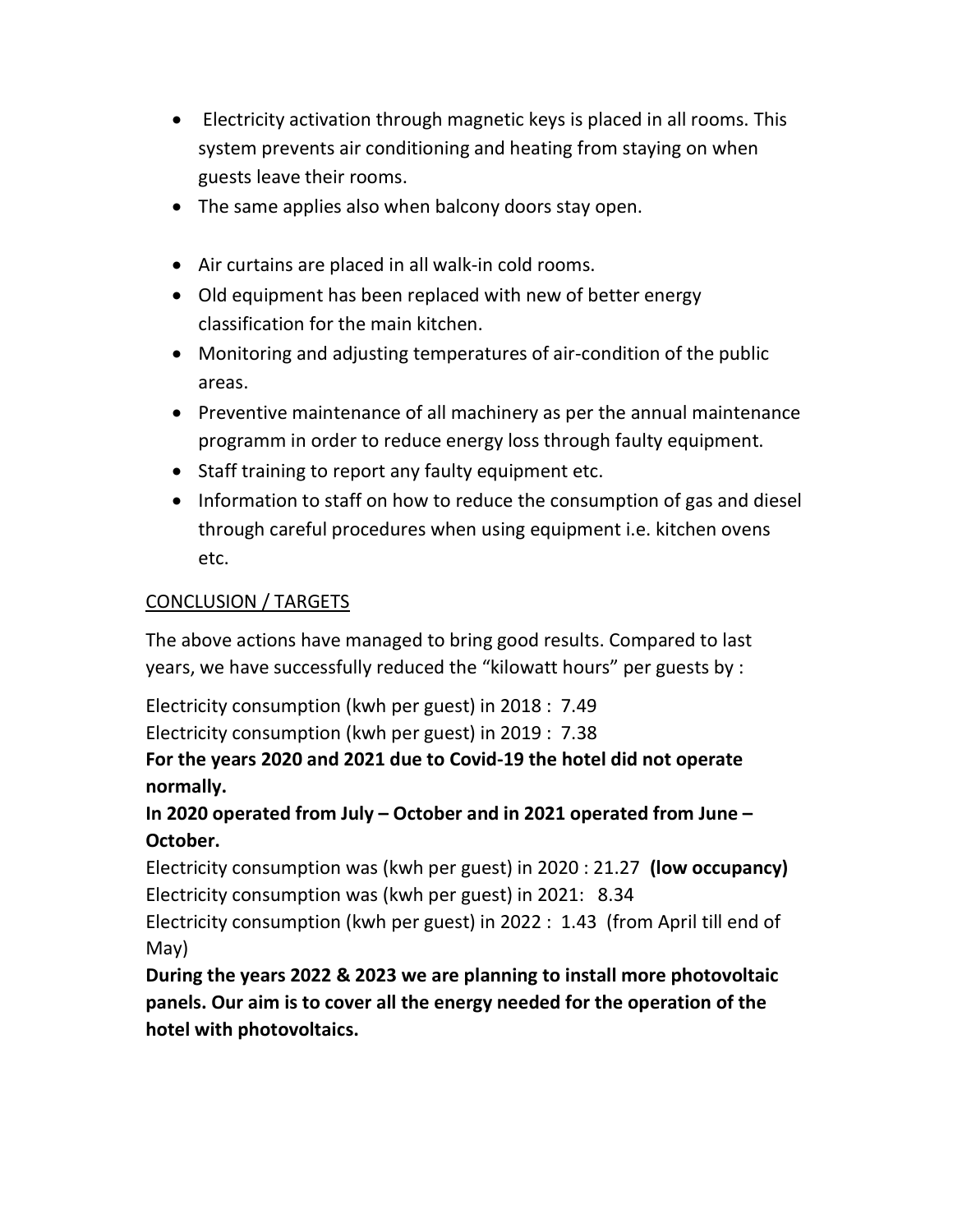## SAVE WATER WATER



The Queen's Bay Hotel tries also to control the consumption of water, both potable and irrigation water with various ways. These are:

- Lower water flow at all water outlets
- Toilets are equipped with low flush buttons
- Hot water constantly circulates in the hotel
- Public area showers work with push buttons for up to 15 seconds
- Towels and bedroom linen are changed every 3 days
- Grey water is disposed to the public sewage treatment lagoon system

### CONCLUSION / TARGETS

Staff (and guests) are now aware and more concerned about water consumption and all parties would try their best to minimize the same.

Potable & Irrigation water consumption (tons per guest) in 2018 : 0.192

Potable & Irrigation water consumption (tons per guest) in 2019 : 0.190

For the years 2020 and 2021 due to Covid-19 the hotel did not operate normally.

#### In 2020 operated from July – October and in 2021 operated from June – October.

Potable & Irrigation water consumption (tons per guest) in 2020: 0.180 (low occupancy)

Potable & Irrigation water consumption (tons per guest) in 2021: 0.170 (low occupancy)

Potable & Irrigation water consumption (tons per guest) in 2022: 0.050 (from April until May)

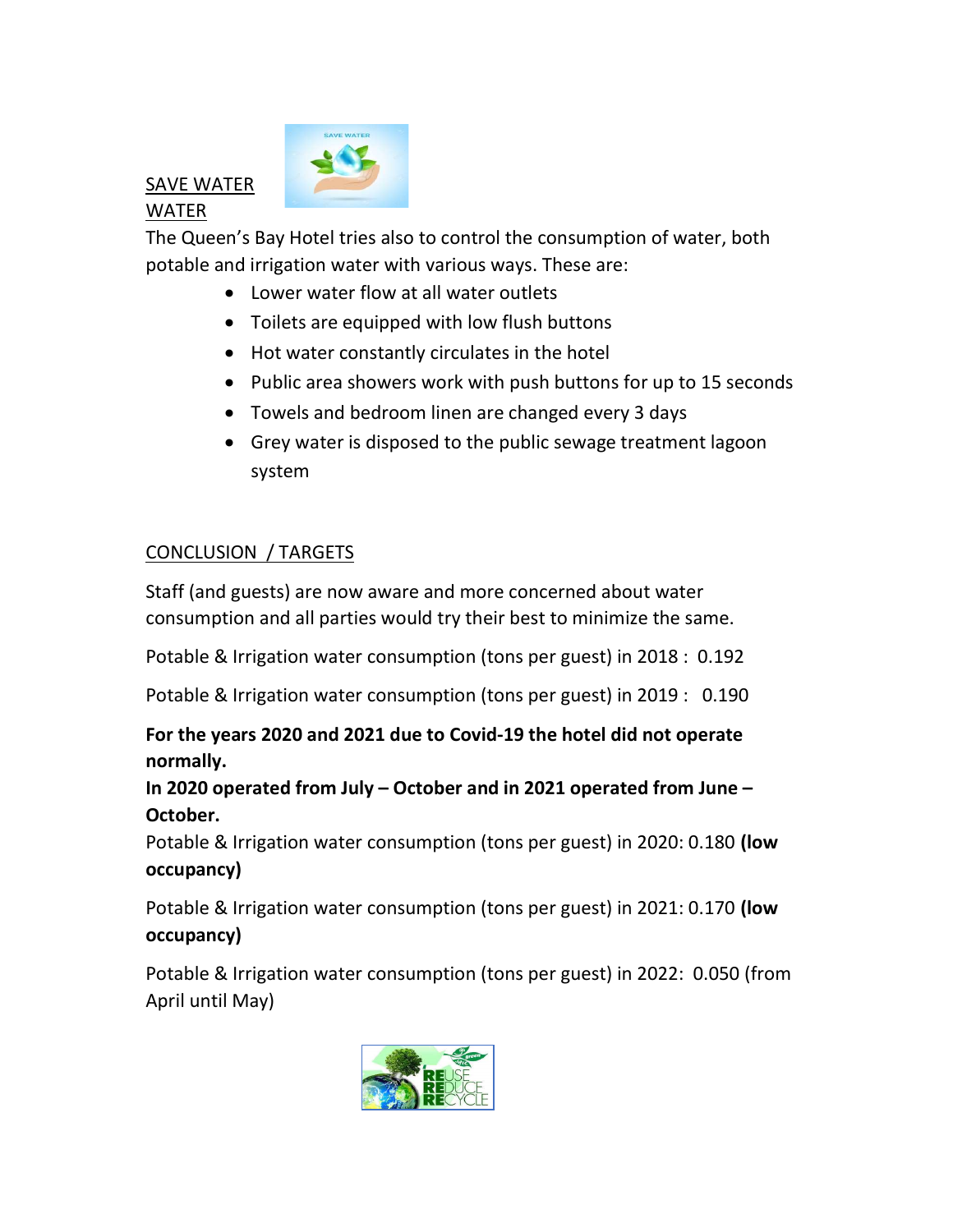#### WASTE

Waste minimization is a process of elimination that involves reducing the amount of waste produced in our hotel and helps eliminate the generation of harmful and persistent wastes, supporting the efforts to promote a more sustainable society. We, here at Queen's Bay , take various action so as to minimize waste by :

- We recycle glass, paper, cardboard, plastic, metal, batteries, used cooked oil (UCO) , lamps and electric devices.
- We purchase in bulk when possible.
- Installed a compactor in the garbage collection area to decrease the need for garbage collection.
- Recycling bins positioned in most of the public areas in order to promote recycling culture.
- Instructions are given to all staff to print only when necessary, on double sided paper and in black & white whenever possible.
- We re-use destroyed linen as cleaning rags and food items not consumed in buffet are taken to the staff restaurant for consumption.
- We avoid using extra plastic decorative straws/materials for drinks etc.

#### CONCLUSION / TARGETS

- Staff are now adhering to management's instructions for maximum recycling. In 2018 and up to May 2022 (the hotel is closed for the winter period) we have achieved the following :
- We have disposed 300,86kg of solid waste
- We have recycled 5,700kg of paper (this is approx. Volume)
- We have recycled 20,250 kg of glass (this is approx. Volume)
- We have recycled 3,660 kg of PMD (this is approx. Volume)
- We have collected 4748 kg (in 2018 May 2022) of used cooking oil and have given
	- it to a local company for treatment and re-using .
- We have collected 34kg batteries in 2018-2021 and have given to IESC CO.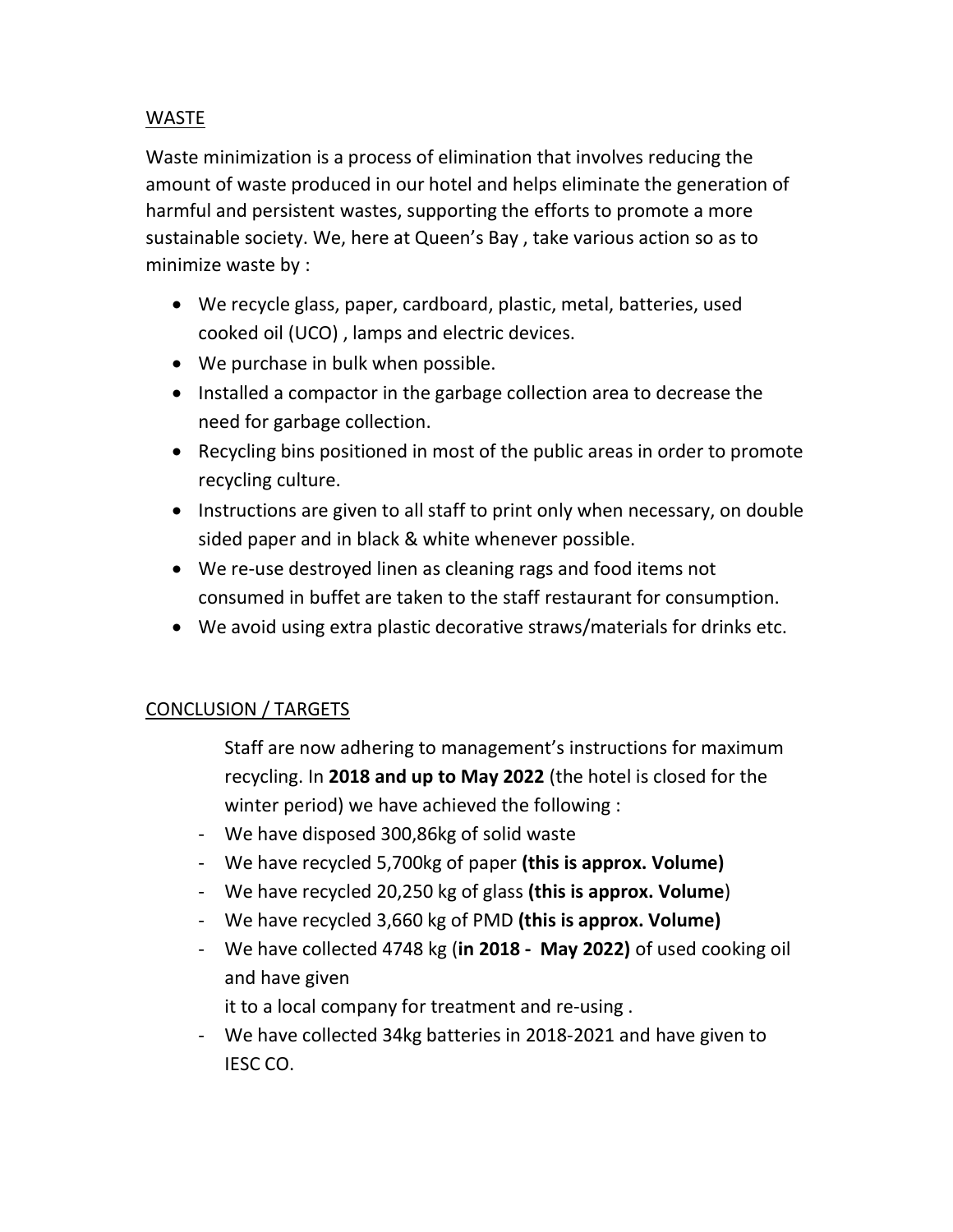- We have collected 41kg fluorescent tubes in 2018-2022 and have given to IESC CO.
- We have collected 41kg empty toner cartridges in 2019 2021 given to M.Georgiou Training Center Ltd ( the supplier) For the years 2020 and 2021 due to Covid-19 the hotel did not operate normally.

In 2020 operated from July – October and in 2021 operated from June – October.



#### C H E M I C A L S

The hotel has adopted the policy in purchasing environmental friendly cleaning supplies biodegradable (90%) and staff is trained for appropriate use.

We also keep records of all chemicals' details incl. consumption, storage quantities, hazardous & non –hazardous info. of chemical etc. staff are trained to take all precautions when dealing with them using the required protective measures and knowing their correct use.

#### CONCLUSION / TARGETS

Our target was to have zero incidents of spillages as well as accidents involving employees (and guests) and chemicals. No incidents were recorded during the last couple of years.

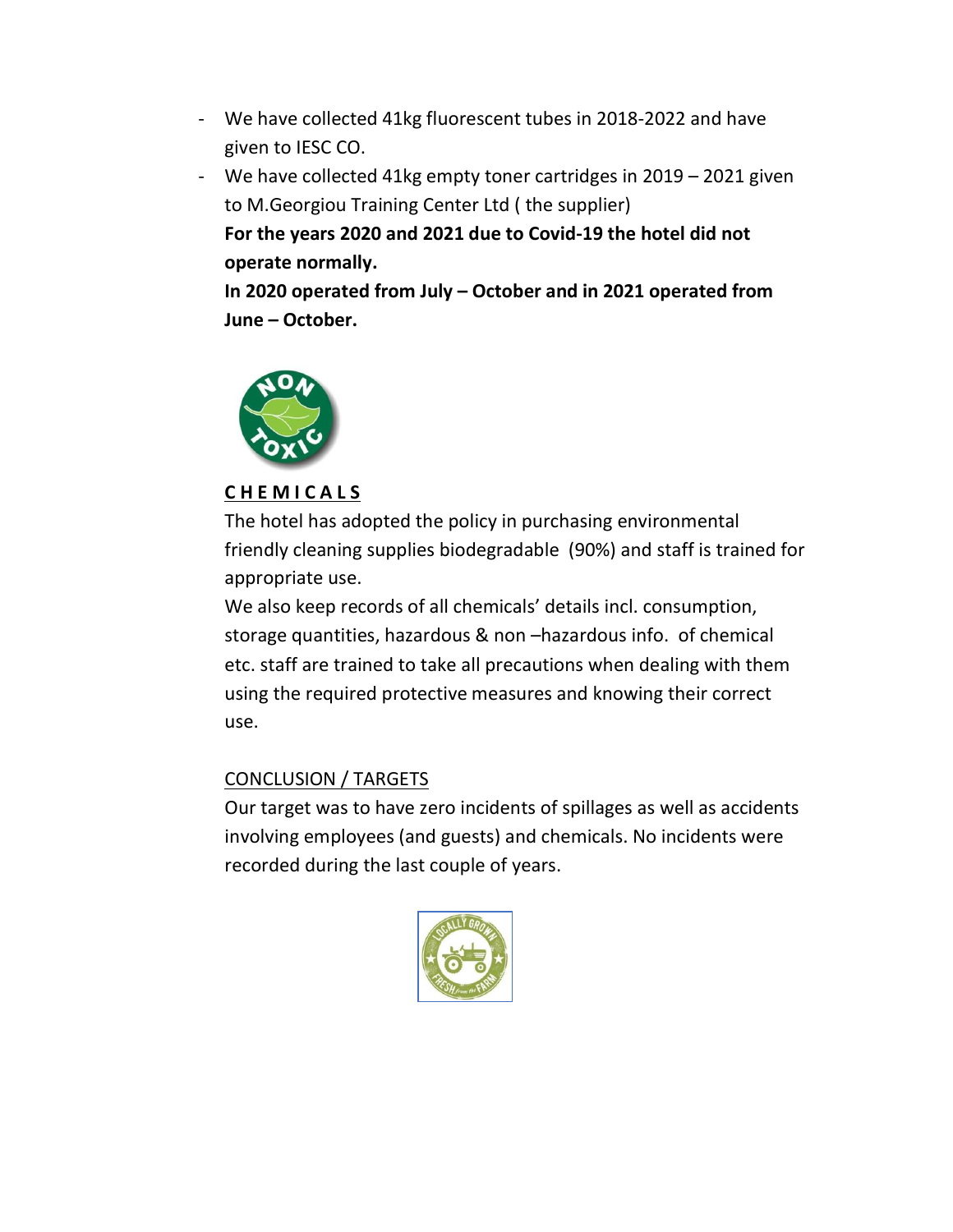#### P U R C H A S I N G

Whilst ensuring a wide range of high quality products, The Queen' Bay Hotel purchases and promotes local market suppliers. Additionally, prior to every purchase of electrical equipment, we have asked the purchasing department to consider buying equipment that are energy efficient.

We have also been in touch (in writing) with our local suppliers and have informed them of our Sustainability Policy and have asked them to keep in mind and consider the said policy by assisting us from their side adopting similar methods.

#### CONCLUSION / TARGETS

We believe that the above mentioned actions have helped our scope and subsequently improved the awareness of sustainability with matters related to purchasing.



#### C O M M U N I T Y

Communities are the heart of nations. The Queen's Bay Hotel is committed to working with local businesses, agencies, churches and organizations who believe in building strong communities. We therefore:

- Recruit local people (or people living locally) so as to help money circulate within the community and discourage locals to seek for jobs abroad.
- When possible we participate in fundraising or /and donate equipment we no longer use.
- We promote our Cyprus Breakfast and our traditional food at lunch and dinner as well as organize barbecue nights.
- We have created a "Cyprus Corner" for breakfast with local products and traditional food.
- We promote local drinks at the restaurant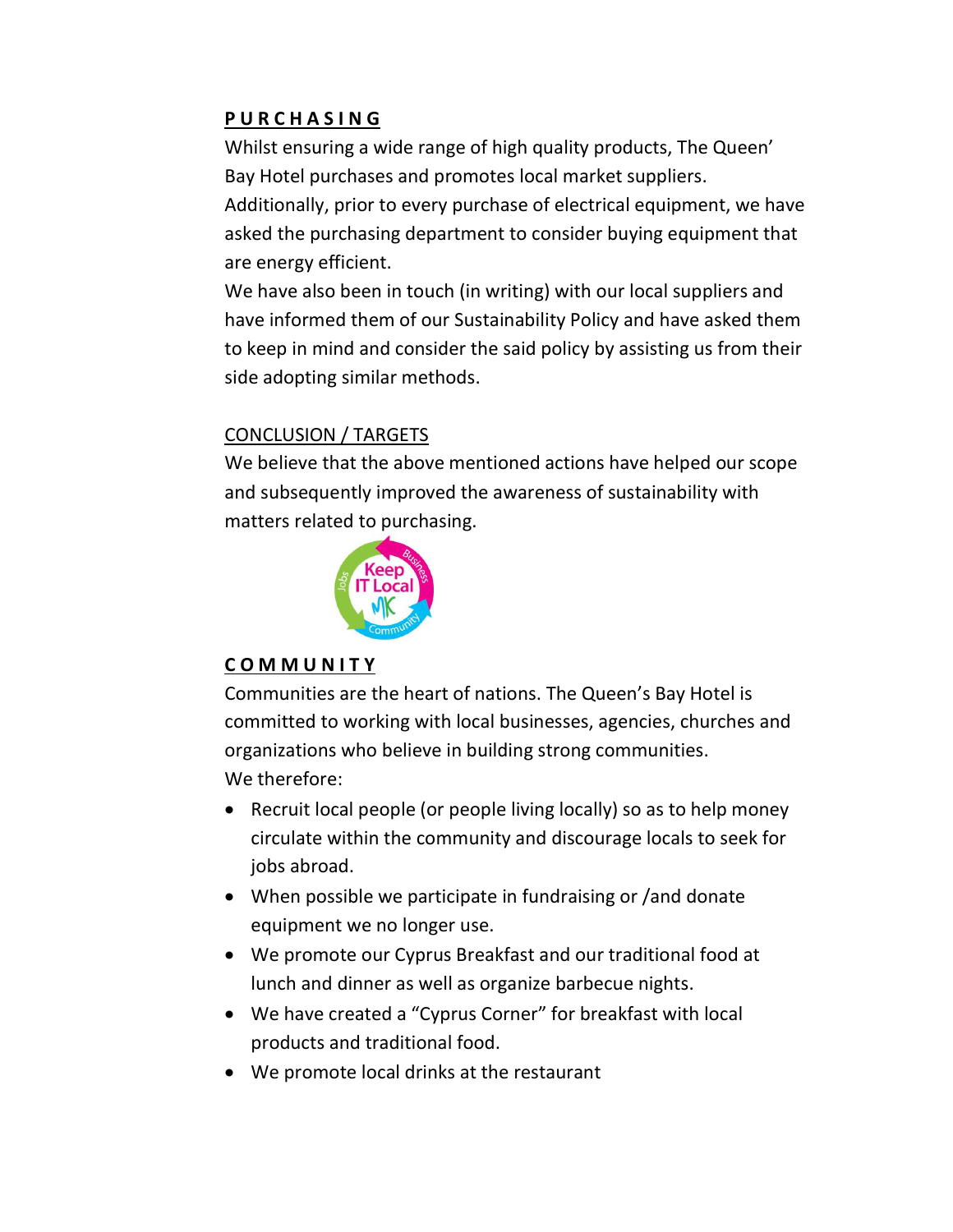- Also, local events and businesses are permitted to promote their services and products for free ( flyers, brochures).
- During the International Day of Tourism, end of September we organise for our guests different demonstration of how we prepare traditional drinks ,sweets and food.
- The hotel donated money to various local Associations e.g. "Cyprus Kidney Association", Friends' Hospice" , "Cyprus League for Chest Diseases" ,the Association of "Saint Loucas" for adults and children with disabilities. The total amount donated was €3,155.- . In October 2018,2019,2021 in co-operation with Paphos General Hospital we organised a blood donation and was very successful with a good staff turnout. We are planning the same for October 2022.

#### CONCLUSION / TARGETS

The hotel will continue to support the local community with every possible way.



 Our hotel adheres to the rules and regulations of Cyprus' employment law. We do

not discriminate against a job applicant or an employee because of the person's

race, color, religion, sex ( including pregnancy), national origin, age, disability or genetic information. Because of this : We recruit regardless of gender, age, race , nationality, religion. We recruit people of the minimum age required by law. Our new employees have an induction week (hotel policies, health & safety, job training) and provided with the company's Codes of Conduct booklet. We aim to re-employ our staff every year. Most of the staff are repeat employees.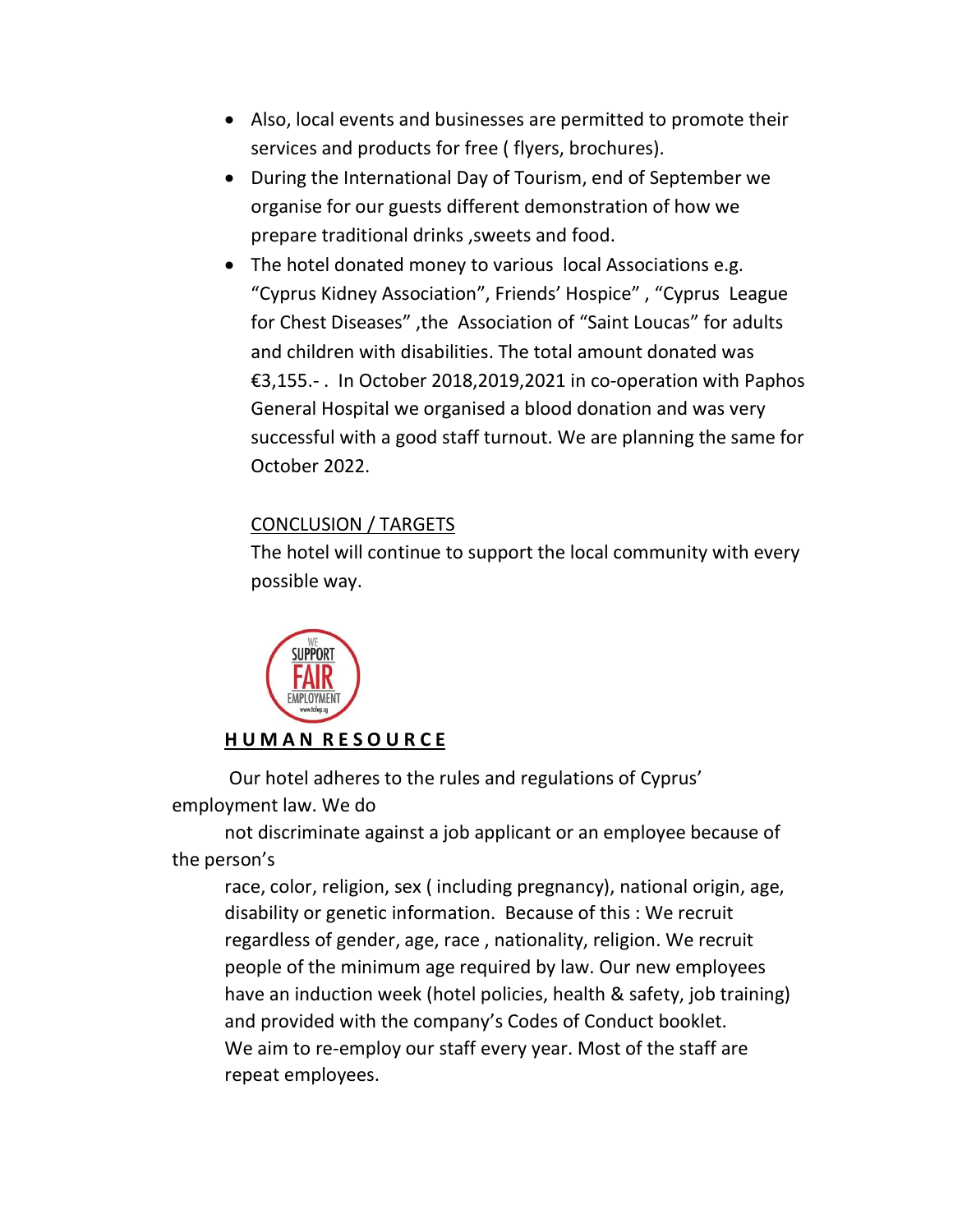All employees are entitled to benefits ( i.e. social insurance, annual leave, sick leave, uniforms, meals on duty, join the Hotel Unions).

#### CONCLUSION/TARGETS

During 2018 - 2022, there have been no cases of complaints related to employment and human rights nor any differences with employees regarding mistreatment and unfair dismissals. Targets for zero cases with human resource related issues have been successfully achieved.



#### HEALTH & SAFETY

We try to adhere to all Health and Safety at Work regulations as we wish to ensure the safety and welfare of all of our employees. We provide to all employees the necessary tools so as to work in a safe environment. Also, the Codes of Conducts handbook is given to staff to read. Furthermore, we provide our staff with fresh food as well as changing rooms / shower rooms. With regards to accidents involving guests or / and employees, we record all of them and take corrective actions, as well as analyzing them in the end of each year in order to study the frequency, cause, place etc. to take preventing actions.

#### CONCLUSION/TARGETS

Our targets on Health and Safety are ongoing and remain the same. We want to provide the safest environment to both guests and staff with zero accidents and zero illnesses occurring around the hotel's premises. When these occur, we evaluate and investigate each and every incident so as to take all the right corrective actions in order to prevent them from happening again and /or stop any possible spread of infection.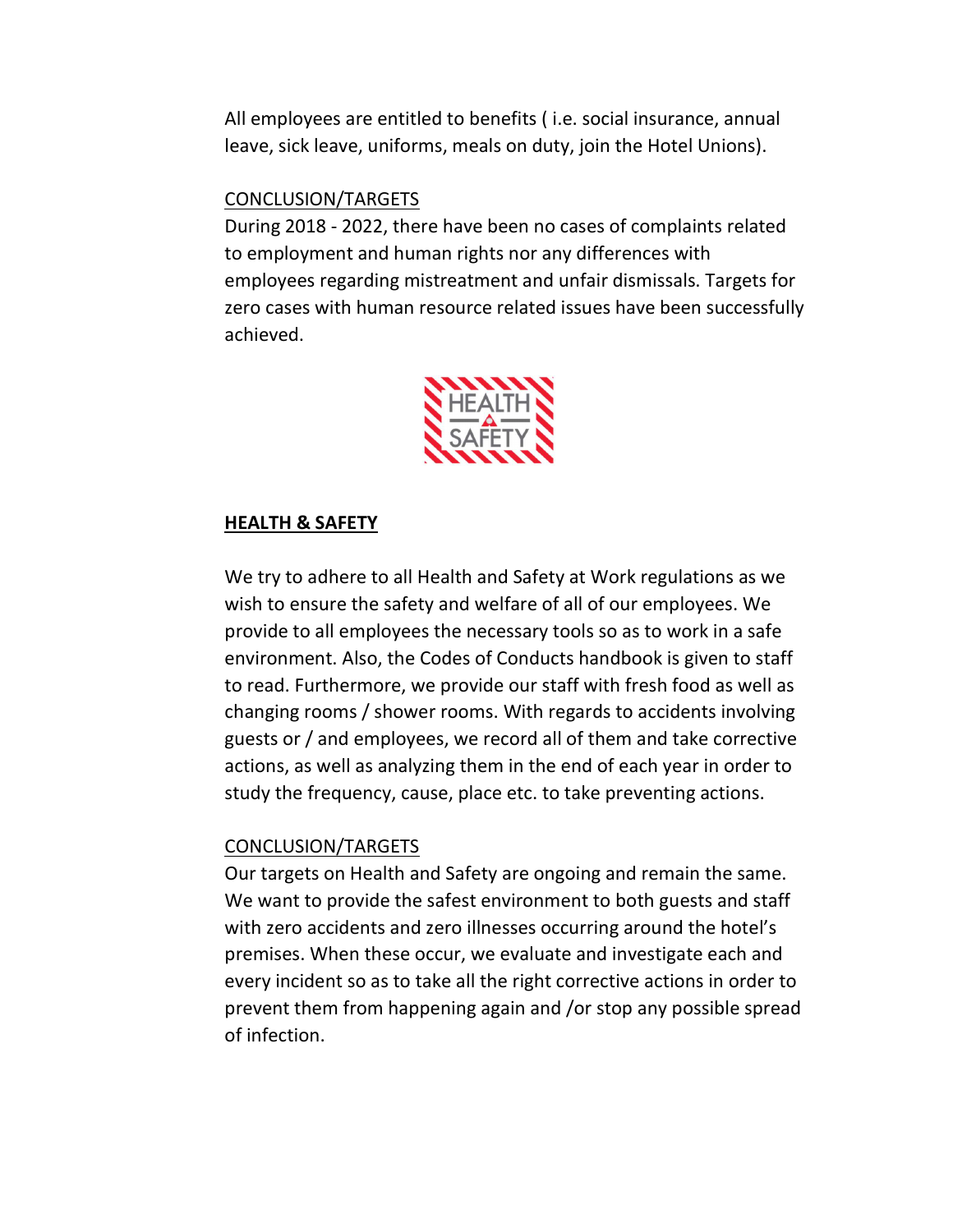

#### G R I E V A N C E & D I S C I P L I N E

All members of staff may discuss any issues and personal complaints with their Head of Departments. If the feel that their issue and /or complaint was not resolved, after meeting with their department head, they are free to ask to meet with the Hotel Manager. Staff need to feel comfortable with their colleagues and supervisors, and furthermore at their workplace, therefore meeting with their head of department and the hotel management is made easy for them.

Disciplinary warnings are issued by the Head of Departments. In case of minor wrong doing, the employees are issued with verbal warning. Repeating or in case of another minor wrong doing, will lead to a written warning. Whilst issuing a warning, the employee is explained why he or she is receiving the said warning so as to understand his/her wrong doing in order to avoid repeating it in the future. If this continues, and after issuing a  $3<sup>rd</sup>$  written warning, employees are dismissed from the hotel. Every time an employee is issued with a warning, the employee's trade union representative is copied with the warning.

In case of serious wrong doing (i.e. stealing, abusing/bullying colleagues or guests, etc.) the employee will be dismissed on the spot with no warning.

At the beginning of their employment, all employees are issued with the 'Codes of Conduct' handbook, all information related to employment conditions, disciplinary rules and regulations, "dos" and "don'ts" etc are mentioned on the said handbook so as employees read and understand.

#### CONCLUSION/TARGETS

Our aim is to provide our employees with a friendly, comfortable environment so as to make it easy as possible for them to express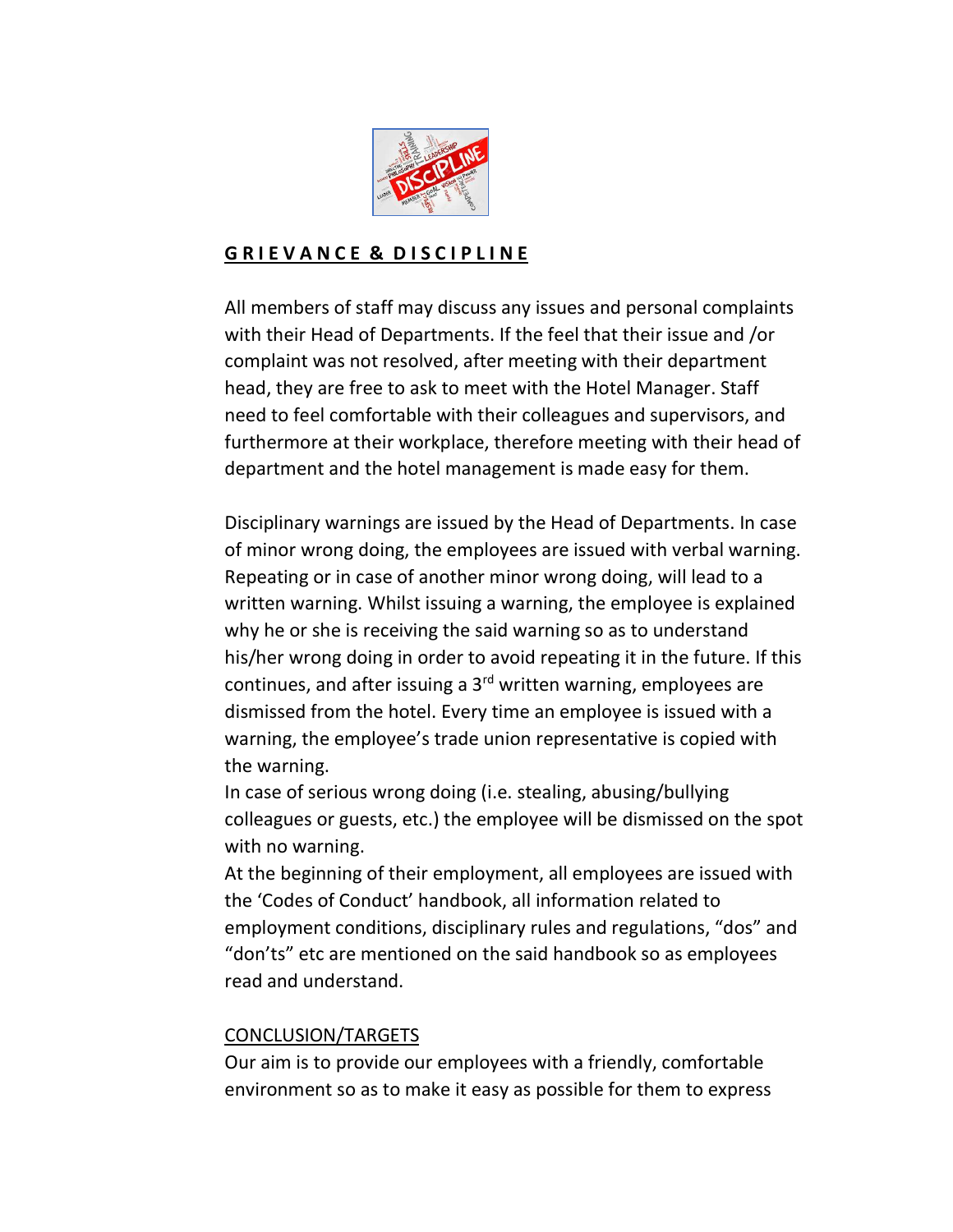concerns and issues related to work when needed. Staff are treated fairly and are explained in detail what is expected from them whilst at work.



#### CHILDREN PROTECTION

The Queen's Bay Hotel fully supports the protection of under-aged including child

labor, physical and sexual abuse. All employees receive training to distinguish basic

children abuse incidents and are also encouraged to report to the hotel's

management when they notice one. The management in return will immediately

report the incident to the local child protection authorities whether they originate

from guests or employees. Our hotel and its employees can not under any

circumstance tolerate such incidents.

#### CONCLUSION/TARGETS

We did not notice neither we have been informed about any such incidents. We aim to continue protecting children by training our staff so as to identify any kind of abuse and subsequently report the same at the local authorities.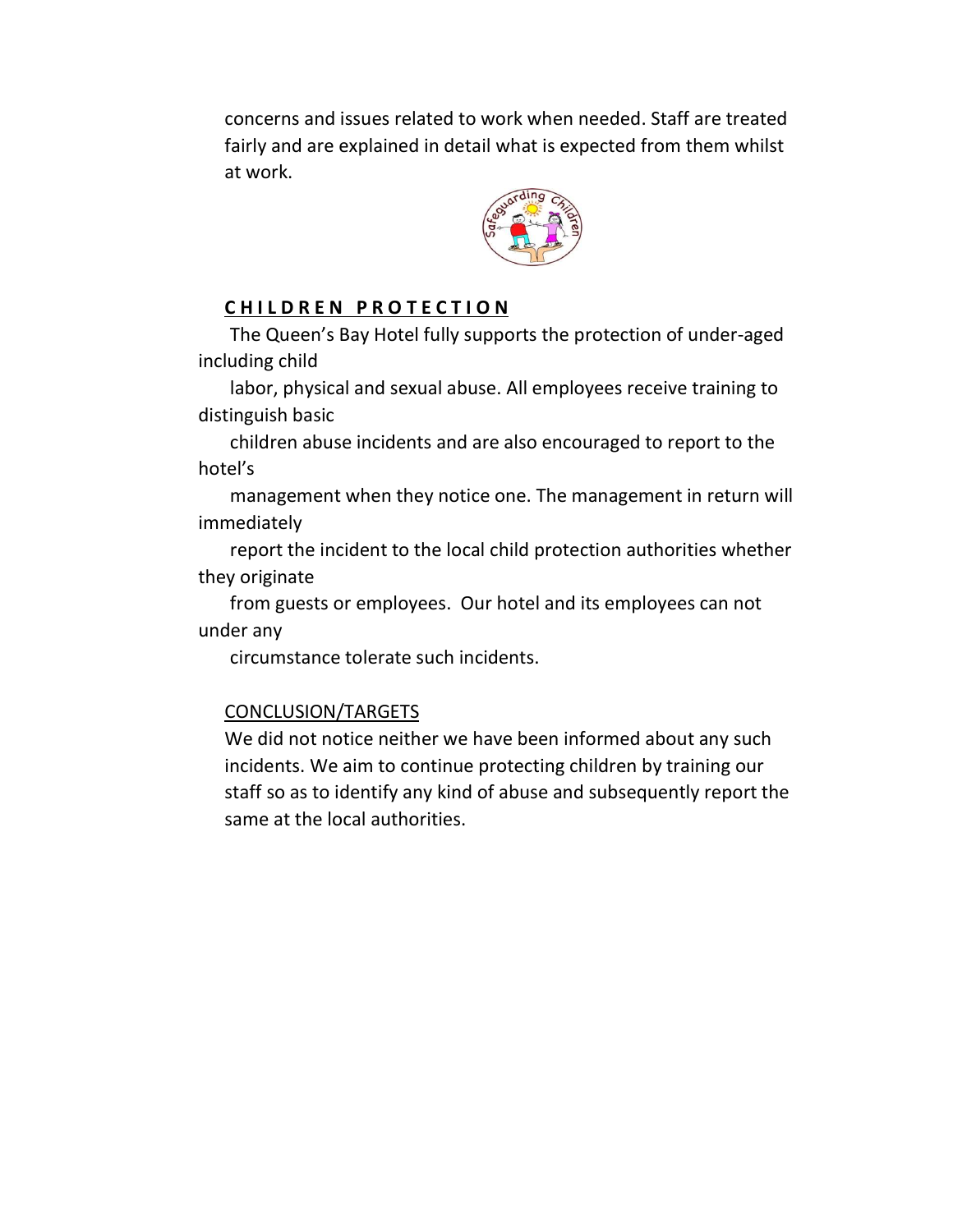#### SAFETY & HYGIENE FIRST



Queen's Bay Hotel

Dear Guests,

Please take a minute and read below all mentioned points concerning everybodies safety and hygiene. Adhering to these points you will enable us minimize any possible accidents/incidents and at the same time everybody will enjoy his/her holiday better.

- 1) Consume your food at the designated restaurant eating areas.
- 2) When entering any indoor area, please make sure you are in a dry state. Please also ensure you are not entering any indoor area barefooted.
- 3) Please avoid carrying food and beverage items up in your rooms.
- 4) Ensure your children do not run neither shout around the indoor areas.
- 5) Ensure your children do not run around the swimming pool area especially when floor is wet.
- 6) Do not carry any glassware or any chinaware around the swimming pool, gardens and beach areas.
- 7) When leaving the pool area, please dry your selves first.
- 8) Please note the warning signs when floors are being mopped or when gardens are watered.
- 9) Use handrails where applicable (stairs/ramps).

10) Supervise your children at all times especially when they are swimming or when they are playing at the kids playground.

11) Do not allow your children to use the lifts without the presence of an adult.

12) Make sure you are aware of the closest to your room emergency exit (staircase).